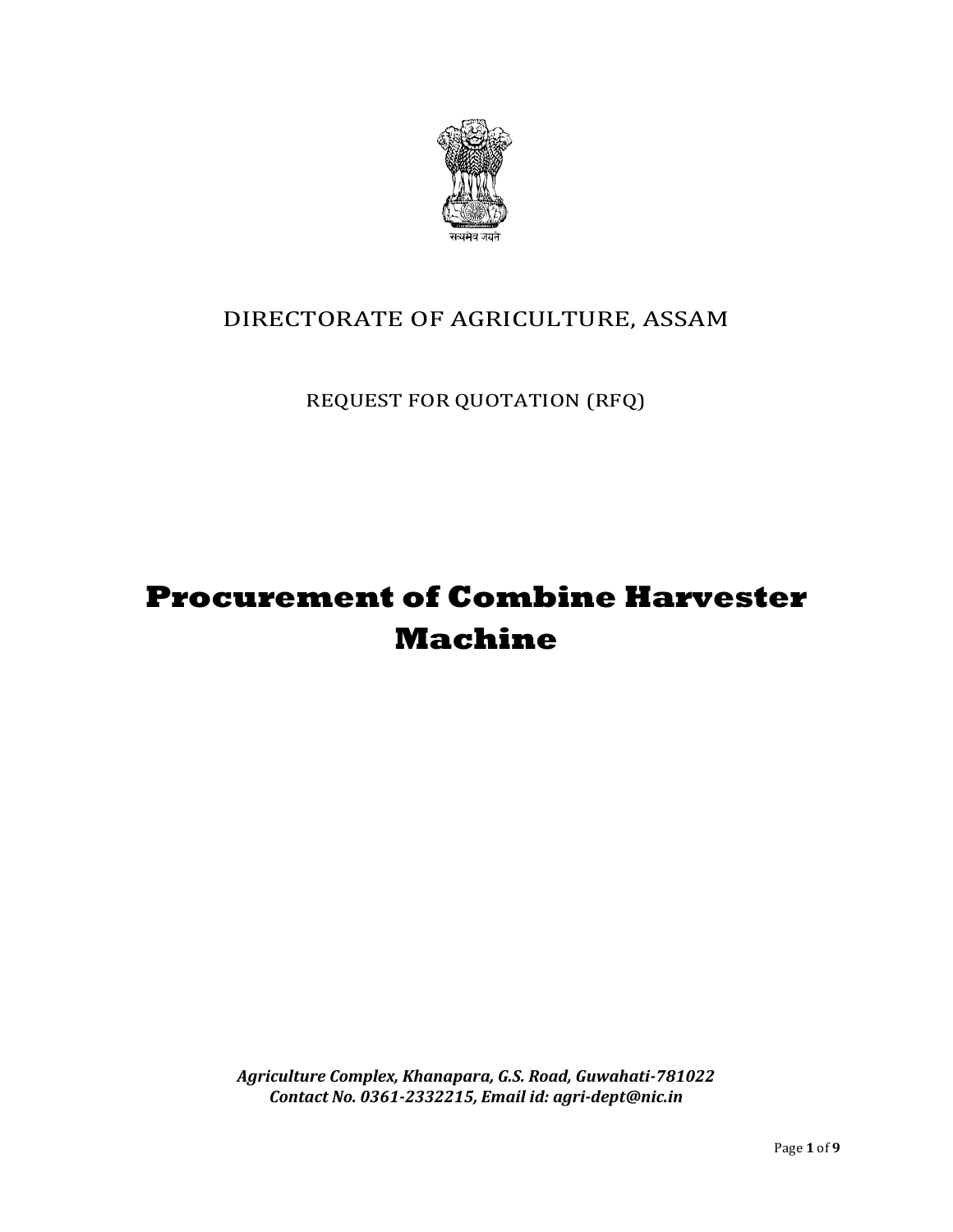#### **DIRECTORATE OF AGRICULTURE, GOVERNMENT OF ASSAM KHANAPARA, GUWAHATI- 781022**

RFQ No. : AGRI/MISC/GORUKHUTI/43/2022-23/6 Dated: 07-01-2022

### **REQUEST FOR QUOTATION (RFQ) for SUPPLY OF COMBINE HARVESTER**

1) The Director of Agriculture, Assam invites Request for Quotation (RFQ) from Manufacturer/Authorized Dealer/Authorized Distributor for *'Supply of Combine Harvester*' to be supplied at Garukhuti Land Development Project, Darrang. Interested and eligible bidders may quote their rates in the prescribed proforma which is given at **Section D** after satisfying technical conditions and send the same to this office along with other documents which are part of the RFQ.

| <b>IMPORTANT INFORMATION</b> |                                     |                                   |  |  |  |
|------------------------------|-------------------------------------|-----------------------------------|--|--|--|
| SI.<br>no.                   | <b>Particulars</b>                  | <b>Dates</b>                      |  |  |  |
| 1)                           | Date of release of RFQ              | 07-01-2022                        |  |  |  |
| 2)                           | Last date & time for submission RFQ | 11-01-2022 at 2:00 P.M.           |  |  |  |
| 3)                           | Time & date for opening of RFQ      | 11-01-2022 at 2:15 P.M.           |  |  |  |
| 4 <sup>1</sup>               | Venue for opening of RFQ            | Directorate of Agriculture, Assam |  |  |  |
| 51                           | <b>Bid Validity</b>                 | 30 days                           |  |  |  |

- 2) The RFQ may be submitted by hand or sent by registered post or by e-mail in which case the bid should be password protected *[\(opiuagriapart@gmail.com\)](mailto:opiuagriapart@gmail.com)* to *"The Director of Agriculture, Assam, Krishi Bhawan, Khanapara, Guwahati- 780022"* superscripting on the top of the envelop *"RFQ for Procurement of Combine Harvester; Not to be opened before 11-01-2022 at 2:15 P.M."*
- 3) The Director of Agriculture, Assam reserves the right to accept or reject any or all bids either in part or in full without assigning any reason thereof.

We look forward to receiving your bid.

 *Sd/*

(Vinod Seshan, IAS) Director of Agriculture, Assam Khanapara, Guwahati- 781022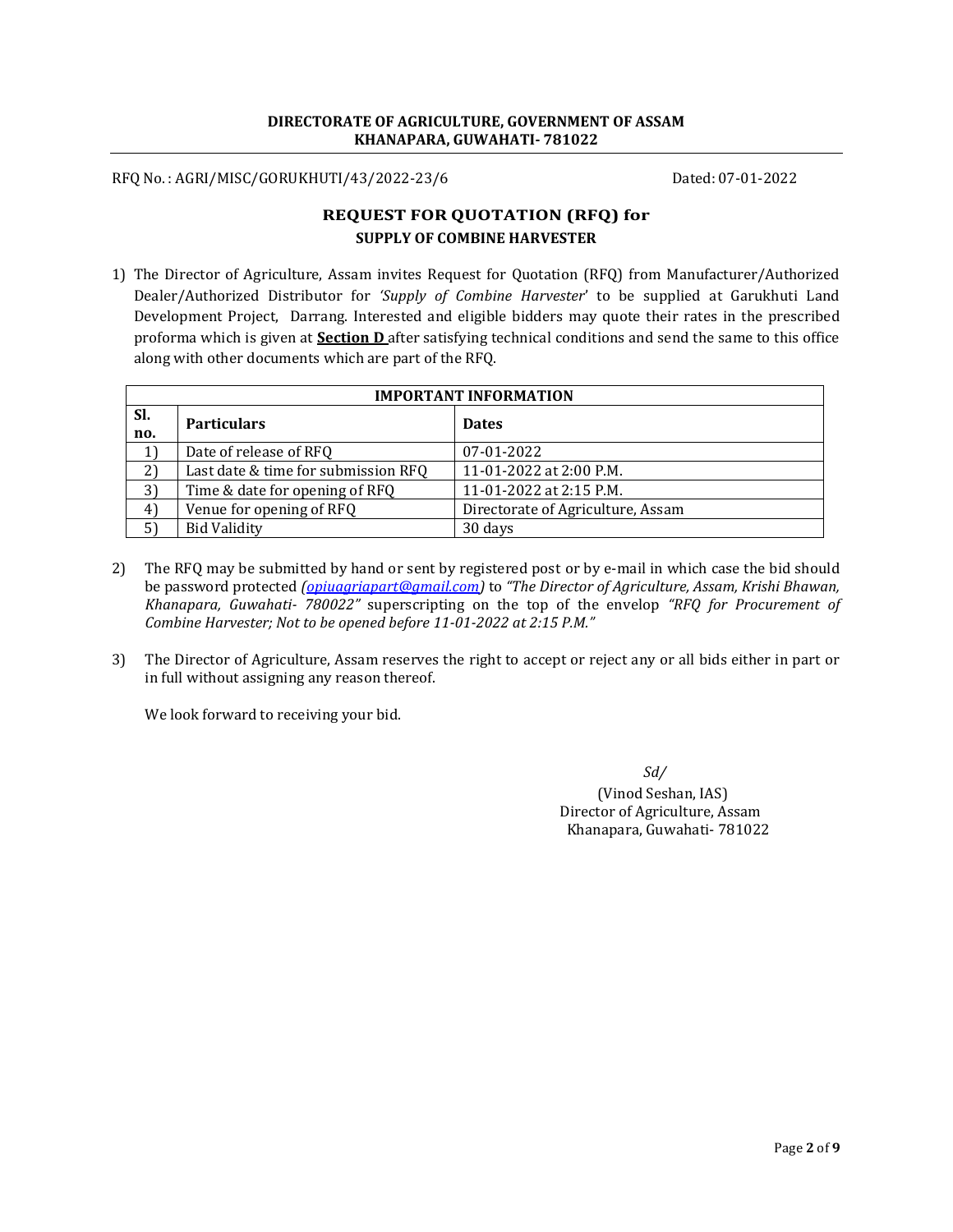#### **SECTION - A**

*Letter of Quotation–Technical Part (to be submitted on bidder's letterhead)*

RFQ No. : AGRI/MISC/GORUKHUTI/43/2022-23/6 Dated: 07-01-2022 Our Reference No……………………………………………………….............................. dated…......................... **To:** The Director of Agriculture, Assam Khanapara- 781022 **Sub:** Supply of Combine Harvester. **Sir,** 1. We, the undersigned, hereby submit our Quotation in two parts, namely: (a) Technical Part; and (b) Financial Part 2. In submitting our Quotation, we make the following declarations: (a) **No reservations:** We have examined and have no reservations to the RFQ Document; (b) **Conformity:** We offer to supply in conformity with the RFQ document and in accordance with the Delivery Schedule of the Combine Harvester Machine and related services; (c) **Quotation Validity Period:** Our Quotation shall be valid for the period of 30 days, from the deadline fixed for the Quotation submission; (d) **Eligibility:** We meet the eligibility requirements and have no conflict of interest, we are not participating in more than one quotation in this bidding process, and we have not been temporarily suspended or debarred by the World Bank or blacklisted or suspended the Central or any State Government; (e) **Fraud and Corruption:** We hereby certify that we have taken steps to ensure that no person acting

for us or on our behalf will engage in any type of corrupt, fraudulent, collusive, coercive, or obstructive practices; and we will strictly observe the laws against fraud and corruption in force in India namely, "Prevention of Corruption Act, 1988."

Yours faithfully,

#### …………………………………… Authorized Signature

| In the capacity of [insert legal capacity of person signing the Letter of Quotation] |
|--------------------------------------------------------------------------------------|
|                                                                                      |
|                                                                                      |
|                                                                                      |
|                                                                                      |
|                                                                                      |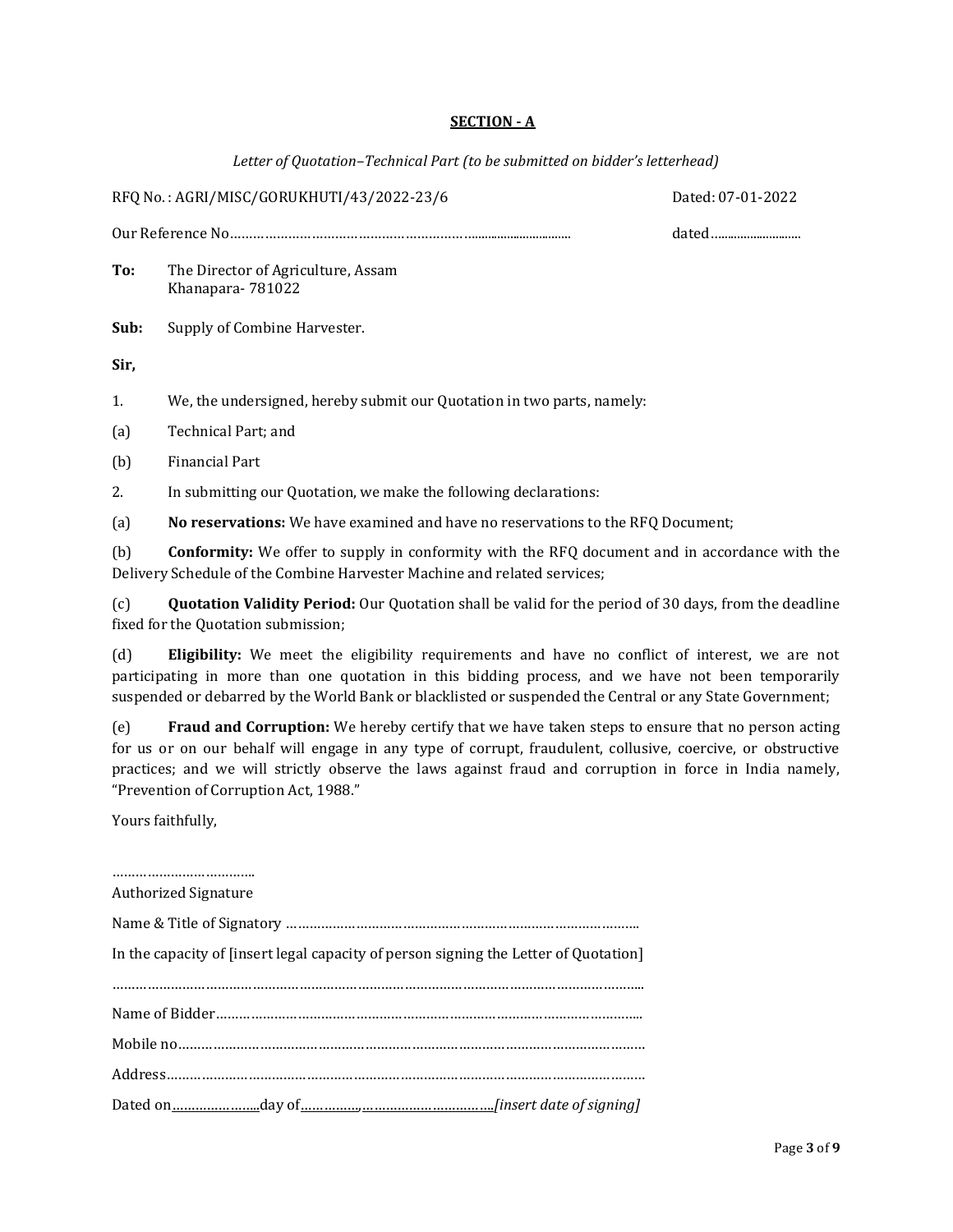#### **SECTION - B**

#### **Instructions to Bidders**

#### **Scope of Work**

i) The Directorate of Agriculture, Assam invites bids for procurement of Combine Harvester as detailed in the table given below:

| Sl. | Name of   | <b>Quantity</b> | Specification   | Delivery Schedule     | Place of Delivery   |
|-----|-----------|-----------------|-----------------|-----------------------|---------------------|
| no. | Machine   |                 |                 |                       |                     |
|     | Combine   |                 | As per Annexure | 10 days from the date | Garukhuti, Darrang, |
|     | Harvester |                 | 'A'             | of awarding the       | Assam               |
|     | Machine   |                 |                 | Supply Order          |                     |

ii) The successful bidder shall be expected to complete the procurement by the intended completion date specified above.

#### **1) Terms and Conditions**

- i) The Quotation shall comprise two Parts, namely the Technical Part and the Financial Part. Both Parts shall be submitted together.
- ii) Bids will be opened at 2.15 p.m. on  $11/01/2022$  in the presence of the bidders present at that time.

#### **2) Quotation Prices**

- i) The contract shall be for the quantity as specified in the bid.
- ii) All duties, taxes and other levies payable on the raw materials and components shall be included in the total price.
- iii) GST and any other taxes, which will be payable on the goods at the time of invoicing in connection with the sale, shall be shown separately. Wherever these taxes are not shown, these will be assumed to have been included in the quoted price.
- iv) The rates quoted by the bidder shall be fixed and shall not be subject to adjustment on any account.
- v) The Prices shall be quoted in Indian Rupees only.

#### **3) Conformity of Goods**

- i) The Bidder shall furnish as part of the Technical Part of Quotation, documentary evidence that the Goods conform to the technical specifications and standards, as relevant for example catalogue, warranty/ guarantee etc. of the manufacturer.
- ii) Supplier should give the details of the nearest service center and response time.
- iii) Leaflets/brochures/catalogue of the equipment describing its features, application/specification etc. should be provided along with the bid.

#### **4) Qualification of Bidder**

- i) The bidder must have been in business for the past three  $(3)$  years, i.e., 2018-19, 2019-20 & 2020-21 *(attach documents like Certificate of Incorporation or Trade license or CA certified Annual Turnover Certificate for the past three years);*
- ii) Supplied goods of similar types of machines in the last 3 years *(attach previous Supply Orders);*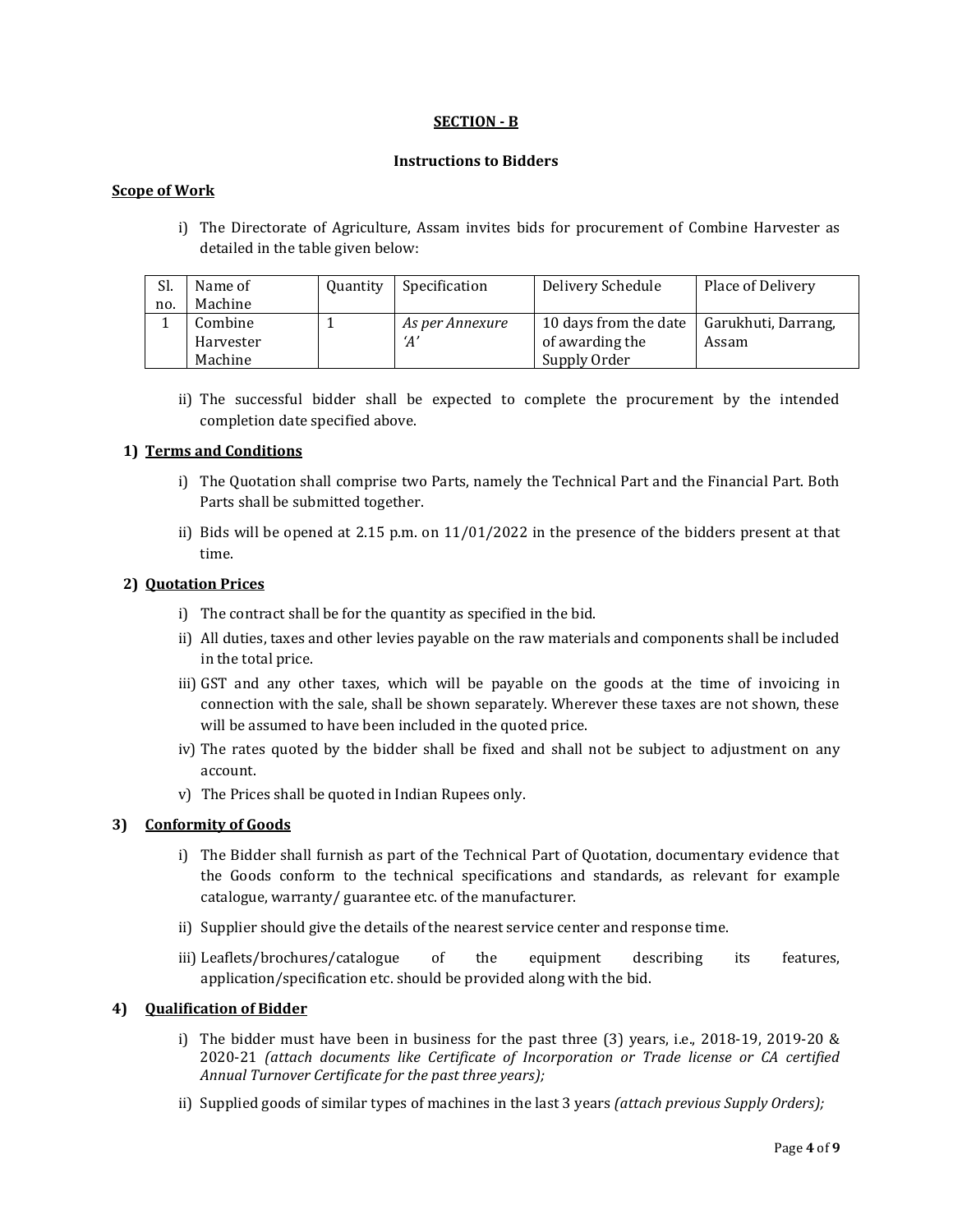- iii) Bidder shall furnish documentary evidence to substantiate that the machines to be supplied conform to the laid down technical specifications & standards, as relevant through brochures, catalogues, test reports, warranty/guarantee, etc. of the manufacturer and the same is attached with the bid.
- iv) Up-to-date Trade License.
- v) GST no.
- vi) PAN card.

#### **5) Validity of Quotation**

i) Quotation shall remain valid for a period not less than 30 days after the deadline date specified for submission.

#### **6) Signing of Quotations**

- i) The name and position held by the person signing the quotation and related documents must be typed or printed below the signature.
- ii) The Quotation has to be sealed and signed by the authorized person and submit the same with all relevant documents.

#### **7) Opening and Evaluation of Technical Part of Quotation**

The Purchaser shall examine the technical part of the quotation to determine whether the quotation has been:

- i) properly signed;
- ii) meets the eligibility criteria;
- iii) conforms to all terms, conditions, technical specifications, warranty/guarantee etc.; and
- iv) the bidder has accepted the delivery schedule.

#### **8) Opening and Evaluation of Financial Part of Quotation**

i) The evaluation shall be based on the lowest price of the good and related services including delivery at the project site including GST and any other taxes, which will be payable at the time of invoicing.

#### **9) Award of contract**

- i) The Purchaser will award the contract to the bidder whose quotation has been determined to be substantially responsive and who has offered the lowest quoted evaluated price.
- ii) Notwithstanding the above, the purchaser reserves the right to accept or reject any quotations and to cancel the bidding process and reject all quotations at any time prior to the award of contract.
- iii) The bidder whose quotation is accepted will be notified of the award of contract by the purchaser prior to expiration of the quotation validity period. The terms of the accepted offer shall be incorporated in the supply order.
- iv) Payment shall be made after receiving of the delivery *challan* and invoice along with stock entry over the invoice from the respective delivery place.
- v) Normal commercial warranty/ guarantee shall be applicable to the supplied machine.
- vi) The Combine Harvester must be appropriate for mustard (toria) harvesting.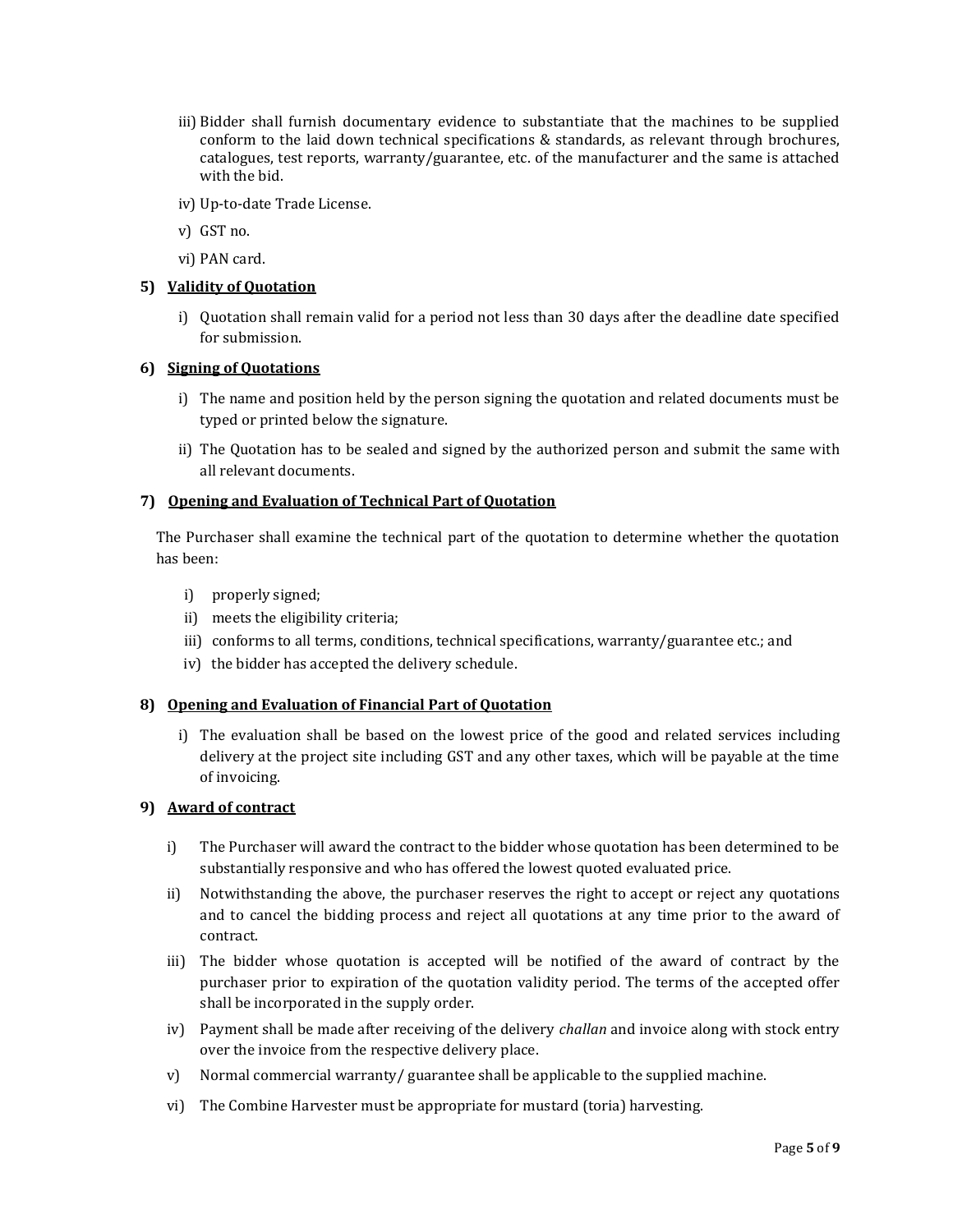vii) The item is to be supplied at Garukhuti, Darrang, Assam and its working has to be demonstrated satisfactorily.

#### **10) Performance Security**

- i) Successful bidder shall have to submit a performance security @5% of the value of the good quoted.
- ii) Performance security shall be returned to the successful bidder after fulfillment of all conditions specified herein.

#### **11) Payments**

- i) All payments to the successful bidder shall be made by Account Transfer only.
- ii) All taxes (including GST, etc.) shall be dealt with as per the Govt. laws
- iii) No advance payment will be considered for the works mentioned in the quotation.
- **12) Delay in Delivery:** In case there is delay in delivery beyond the stipulated period, there shall be deduction in price @ 0.5% of the value of delayed delivery per week of delay subject to a maximum of 10% of the total order value. Thereafter the Supply Order shall stand automatically cancelled.

#### **13) Dispute**

i) In case of any dispute, all legal proceedings shall be instituted in the courts within Guwahati, Assam.

#### **14) Clarification**

i) Further clarifications may be obtained over email- *[opiuagriapart@gmail.com](mailto:opiuagriapart@gmail.com)* on working days.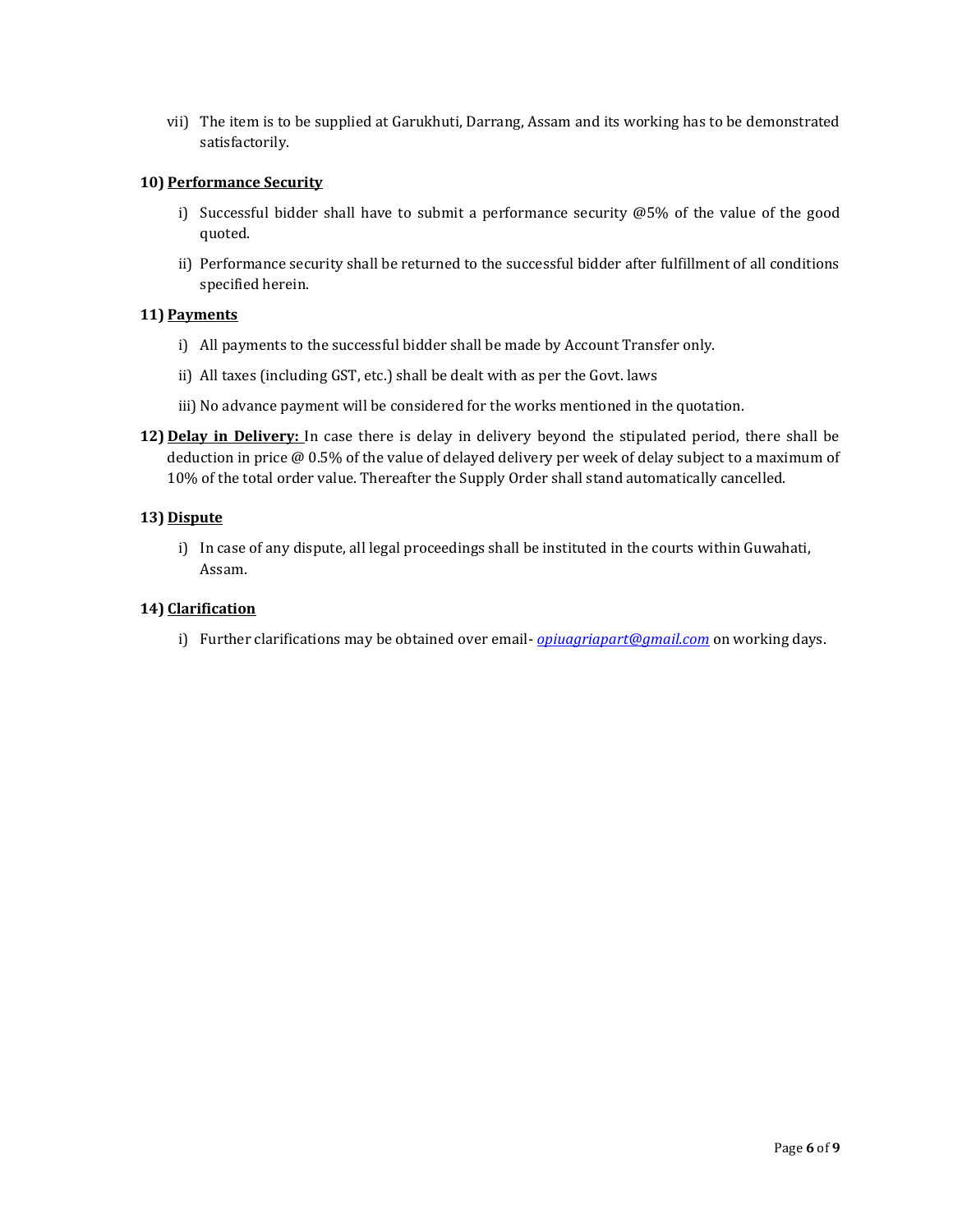#### **SECTION - C**

*Letter of Quotation–Financial Part (to be submitted on bidder's letterhead)*

RFQ No. : AGRI/MISC/GORUKHUTI/43/2022-23/6 Dated: 07-01-2022

Our Reference No……………………………………………………….............................. Dated…..............................

- i) We, the undersigned, hereby submit the second part of our Quotation, the Financial Part. In submitting our Financial Part, we make the following additional declarations:
- ii) Our Quotation shall be valid for the period of 30 days from the deadline fixed for the Quotation submission;
- iii) The total price of our Quotation, including any unconditional discounts offered is:

**Total price of the Quotation** [*insert the total price of the quotation including GST and any other taxes, which will be payable on the finished goods, in words and figures*]:

**Commissions, gratuities and fees:** We have paid, or will pay the following commissions, gratuities, or fees with respect to the Bidding process or execution of the Contract: *[insert complete name of each Recipient, its full address, the reason for which each commission or gratuity was paid and the amount and currency of each such commission or gratuity. If none has been paid or is to be paid, indicate "none."]*

………………………………. Authorized Signature Name & Title of Signatory…………………………………………………. Address……………………………………………………………………………. Mobile no…………………………………………………………………………. Dated on…………………..day of……………,…………………………….*[insert date of signing]*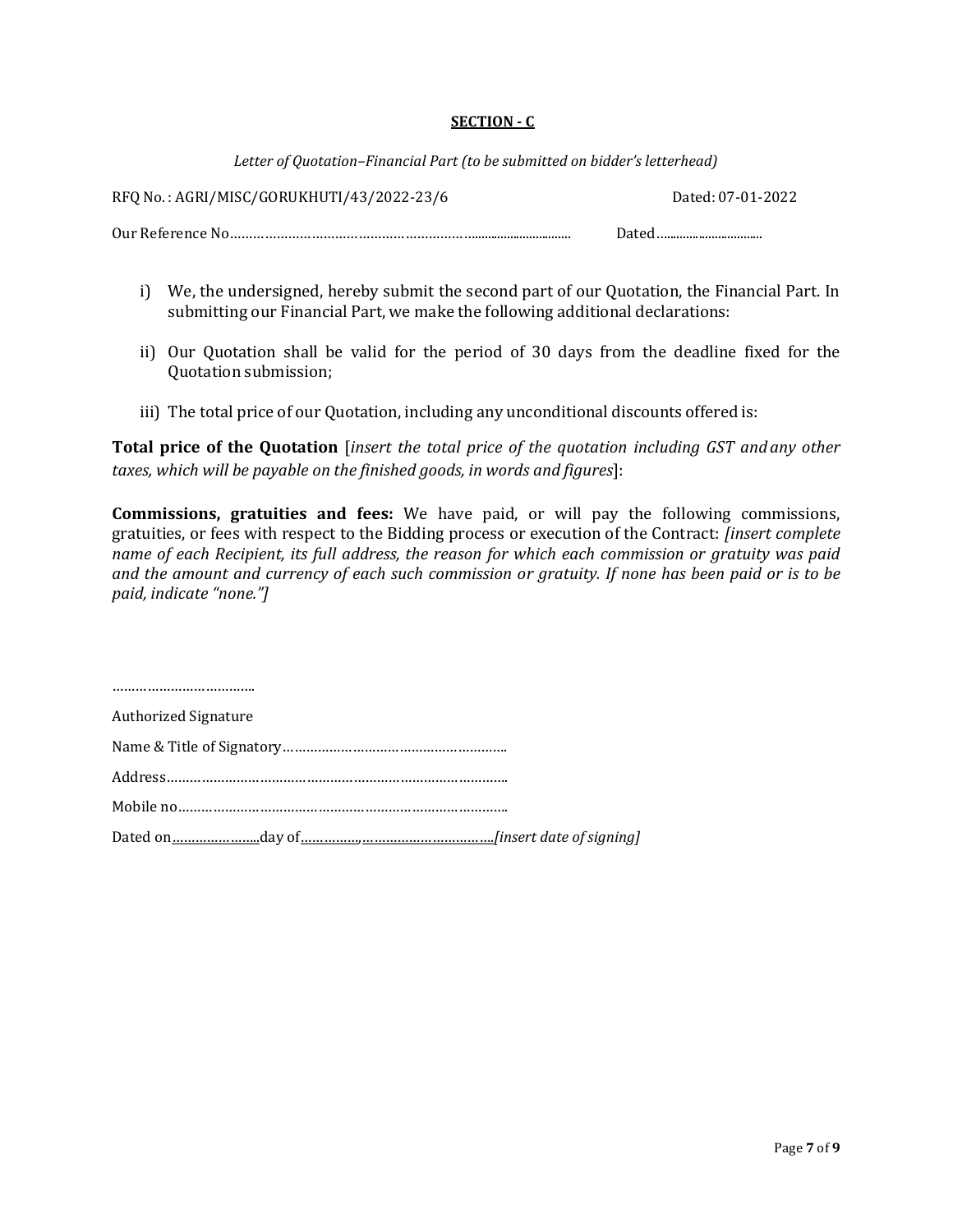#### **SECTION - D**

#### **FORMAT OF QUOTATION- FINANCIAL**

| Sl.<br>no. | Name of<br>Machine   | <b>Quantity</b> | Specifications         | Brand | Warranty<br>period | (in Rs.) | Unit cost   GST on Unit<br>Cost (in Rs.) | Total Cost<br>inclusive of<br>GST (in Rs.) |
|------------|----------------------|-----------------|------------------------|-------|--------------------|----------|------------------------------------------|--------------------------------------------|
|            | Combine<br>Harvester |                 | As per<br>Annexure 'A' |       |                    |          |                                          |                                            |

| We agree to supply the above good in accordance with the technical specifications and F.O.R for a total    |  |
|------------------------------------------------------------------------------------------------------------|--|
|                                                                                                            |  |
|                                                                                                            |  |
| within the period specified in the Request for Quotation (10 days from the issue of Supply Order). We also |  |
|                                                                                                            |  |
| to the offered goods.                                                                                      |  |

We hereby certify that we have taken steps to ensure that no person acting for us or on our behalf has engaged in corrupt, fraudulent, collusive, coercive, or obstructive practices in competing for or in performing the Contract.

| <b>Authorized Signature</b> |
|-----------------------------|
|                             |
|                             |
|                             |
|                             |